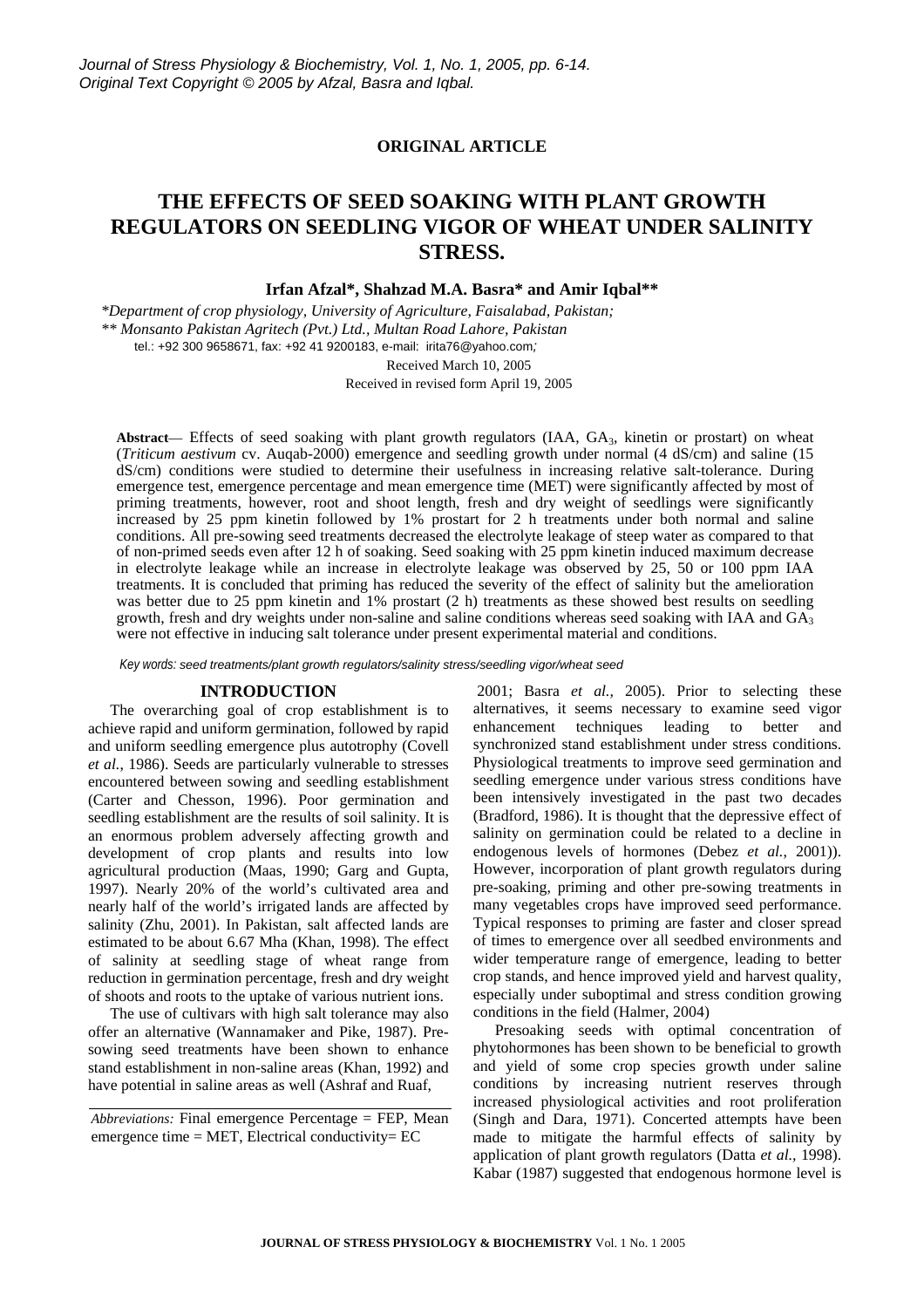affected by many environmental stress however, external application of appropriate growth regulators optimize physical metabolic conditions for germination. It is also possible that under high salt concentrations naturally present hormones may be suppressed and that seed soaking with plant growth regulators supplies sufficient hormones for normal growth. Thus the detrimental effects of high salts on the early growth of wheat seedlings may be reduced to some extent by treating seeds with the proper concentration of a suitable hormone (Darra *et al.*, 1973). Changes in IAA and ABA level can be important factor determining plant response to stress conditions (Naqvi, 1999). The importance of IAA was indicated with respect to seed germination process (Gregorio *et al.* 1995) but Gibberellic acid was found to be more effective in improving seed germination than either IBA or IAA (Naidu, 2001).

So an understanding of the physiological basis of seed germination under saline conditions is important since research is in progress to ameliorate the adverse effects of salinity on germination by employing certain chemical and biochemical agents. The present study is therefore, conceived with to investigate the effects of presoaking of wheat seeds in varying concentration of hormones upon their germination and subsequent growth under saline conditions.

# **MATERIALS AND METHODS**

#### SEED MATERIALS

Seeds of wheat (*Triticum aestivum* L.) cv. Uqab-2000 were obtained from Punjab seed corporation, Faisalabad. Before the start of experiment, seeds were surface sterilized in 1% sodium hypochlorite solution for 3 min, then rinsed with sterilized water and airdried.

#### SEED SOAKING WITH PLANT GROWTH REGULATORS

Hormone solutions of 25, 50 and 100 ppm of IAA,  $GA<sub>3</sub>$  and kinetin were prepared separately. 250 gram of seeds were soaked in 500 mL of respective hormonal solution for 12 h and redried to original weight with forced air under shade (Sundstrom *et al.,* 1987). Similarly 250 g of seeds were soaked in aerated solution of 1% prostart for 1 or 2 h and then redried to original weight with forced air under shade.

# COMPOSITION OF PROSTART

| Ingredients           | Concentration (% $w/w$ ) |
|-----------------------|--------------------------|
| Kinetin               | 0.009                    |
| Gibberellic Acid      | 0.005                    |
| Indole-3-Butyrci Acid | 0.005                    |
| Magnesium (Mg)        | 0.2                      |
| Humic Acid            | 0.33                     |
| Keylate Zinc (Zn)     | 7.0                      |
| Nitrogen $(N)$        | 4.0                      |
|                       |                          |

*Source: Stoller Pakistan (Pvt)Ltd. 296-N, Phase 1, D.H.A., Lahore-54792, Pakistan* 

#### SEEDLING VIGOR EVALUATION

Before the start of the experiment, salinity was developed in each plastic pot by giving the first irrigation of 15 dS/cm saline water (USDA Salinity Lab. Staff, 1954). Control and treated seeds were sown at the depth of 3 cm in plastic tubs having moist sand and were placed in growth chamber at temperature of  $25 \pm 2$  °C. Half strength Hoagland solution was applied when the sand began to dry out, but there was no excess water visible. Emergence was recorded daily according to the Seedling Evaluation Handbook of Association of Official Seed Analysts (1990). The experiment was preceded for three weeks.

During this, mean emergence time (MET) was calculated according to the equation of Ellis and Roberts (1981):

$$
MET = \frac{\sum Dn}{\sum n}
$$

Where n is the number of seeds, which were emerged on day D, and D is the number of days counted from the beginning of emergence.

The reduction percentage of emergence (RPE) was calculated according to the following formula (Madidi *et al.,* 2004);

 $RPE = (1 - Nx / Nc) \times 100$ 

"Nx" is the number of emerged seedlings under salt treatments and "Nc" is the number of emerged seedlings under control.

Shoot and root lengths at the time of harvest were measured with the help of scale in each replication and averaged to get mean shoot length per replication whereas fresh and dry weights of seedlings were taken with the help of an electric balance at the time of harvest for each replication (Basra *et al.,* 2002).

#### Electrical conductivity of seed leachates

After washing in distilled water, 5 g seeds were soaked in 50 mL distilled water at 25 °C. Electrical conductivity of steep water was measured 0.5, 1.0, 1.5, 2.0, 6.0, 12.0 and 24.0 h after soaking using conductivity meter (Model Twin Cod B-173) and expressed as µS/cm (Basra *et al.*, 2002).

The data collected was analyzed using the Fisher's analysis of variance technique under completely randomized block design (CRD) and the treatment means were compared by Least Significant Difference (LSD) test at 0.05 probability level (Steel and Torrie, 1984).

#### **RESULTS EMERGENCE TEST**

Seed soaking with plant growth regulators had a.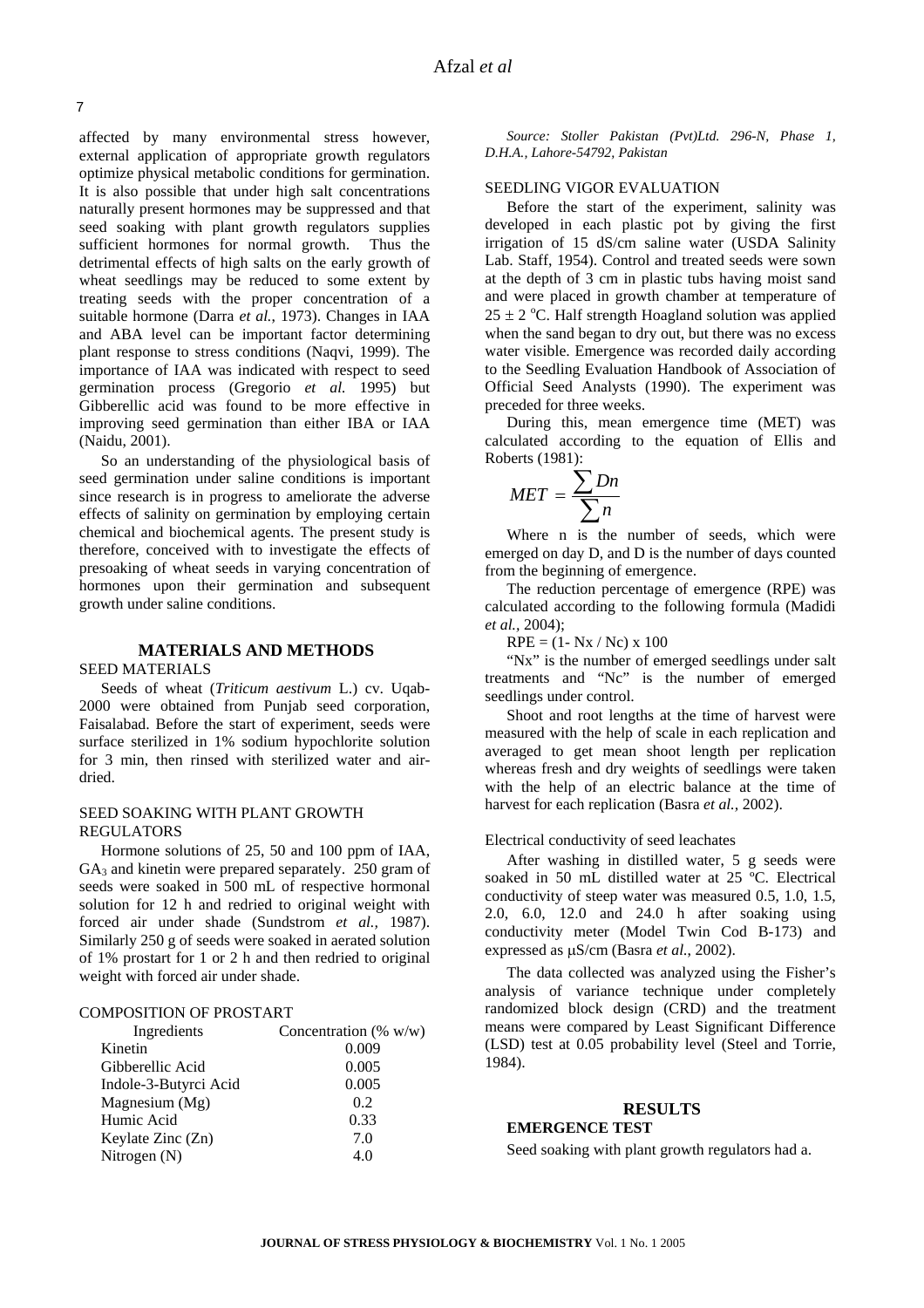significant effect on emergence percentage and mean emergence time under both normal and saline conditions (Fig. 1). In normal conditions, except 25 ppm Kinetin all the treatments failed to improve emergence while under saline conditions, 25 or 50 ppm Kinetin and prostart (2h) improved emergence maximally as compared to other treatments including control (Fig. 1a)

MET was unaffected by all the treatments under normal conditions, however, most of the seed soaking treatments took less time to emerge i.e., due to lower MET under saline conditions. Lowest MET was recorded in seeds primed with 25 ppm kinetin and prostart (2 h) as compared to remaining treatments including control (Fig. 1b). However, maximum reduction percentage of emergence was recorded in seeds primed with 100 ppm  $GA_3$  while minimum RPE was observed in kinetin and Prostart treatments (Fig. 1c).

All the seed treatments showed significant effect on shoot and root lengths and root shoot ratio under both normal and saline conditions (Fig. 2). Under both conditions, maximum root and shoot length was recorded in seedlings raised from seeds primed with 25 ppm kinetin and prostart for 2 h. However seeds treated with IAA and  $GA_3$  failed to improve root and shoot lengths under saline conditions (Fig. 2a & b). Regarding root shoot ratio, no treatment was effective under normal conditions but under saline conditions seed soaking with 25, 50 and 100 ppm  $GA_3$  and 25 ppm kinetin significantly increased root shoot ratio as compared to other treatments including control (Fig. 2c).

Seed treatments affected significantly fresh and dry weight of shoot and root under normal and saline conditions (Fig. 3). Maximum shoot fresh and dry weight was recorded in seeds due to 25 ppm kinetin and prostart (2 h) under normal conditions (Fig. 3a & b). Under saline conditions, shoot fresh and dry weight was increased in seeds treated with 1% prostart for 2 h and was statistically similar to seed soaking with 1% prostart (1 h) and 25 or 100 ppm Kinetin as compared to other treatments and non-primed seeds. Under normal conditions, maximum root fresh weight was observed in seeds treated with 25 ppm kinetin than other seed treatments (Fig. 3c). Under saline conditions, except 1% prostart, all the pre-sowing treatments did not improve root fresh weight while  $100$  ppm  $GA_3$  significantly decreased shoot fresh weight (Fig. 3c). However, all the treatment failed to improve root dry weight under both normal and saline conditions (Fig. 3d).

## **ELECTRICAL CONDUCTIVITY**

All pre-sowing seed treatments were effective in decreasing electrolyte conductivity of seed leachates (Fig. 4). Generally the electrolyte leakage was increased

with increasing imbibition period including all treatments and control. After a longer period of imbibition ranging from 1h to 24h all the seed treatments lowered down the electrolyte leakage than control. Maximum decrease in electrolyte leakage was induced by 25 ppm Kinetin on all measuring periods. Seed soaking with Kinetin followed by Prostart was successful in decreasing electrolyte leakage. An increase in electrolyte leakage was observed by IAA at all soaking periods.

## **DISCUSSION**

Salt stressed seeds are desiccation sensitive, which cause physiological injuries in seeds resulting in reductions in seed germinability (Wiebe and Tiesses, 1979). In view of some earlier studies it is now evident that pre-soaking or priming of seed of different crops causes improvement in germination, seedling establishment and in some cases enhances crop yield (Ahmad *et al.,* 1998; Harris *et al.,* 1999). Our results show that seedlings raised from seeds primed with various solutions of IAA, GA3 or kinetin exhibited characteristic morphological responses at only particular concentrations of the plant growth regulators. So salt tolerance can be induced in wheat seeds by seed treatments. Salinity drastically inhibited seedling growth (Fig. 1-3). These results are strongly in accordance with Cicek and Cakirlar (2002) who reported that salinity reduced shoot length, fresh and dry weight of maize seedlings. The increase in emergence percentage in seeds primed with 25 ppm kinetin and prostart (2 h) under saline conditions may be due to enhanced oxygen uptake, increased  $\alpha$ amylase activity and the efficiency of mobilizing nutrients from the cotyledons to the embryonic axis (Karthiresan *et al.*, 1984). The findings of the present studies are in line with other findings on wheat (Datta *et al.*, 1998; Sastry and Shekhawa, 2001).

Salt tolerance was increased in seeds subjected to 25 ppm kinetin and 1% prostart (2 h) as indicated by shoot and root length, shoot fresh and dry weight. Better performance of seedlings raised from seeds primed with kinetin might be due to increased invertase,  $\alpha$ - amylase and starch synthetase in wheat (Sekhon and Singh, 1994). These results are also in accordance, to some extent, with the studies of Patel and Saxena (1994) who reported that fresh and dry weight was increased in seedlings raised from seeds treated with kinetin and  $GA<sub>3</sub>$  as compared to seeds treated with NAA and Ethrel. These results further relate with the studies of Angrish *et al.* (2001) who reported that amelioration of salinity was due to enhanced N status and nitrate reductase activity through pre-sowing wheat seeds with plant growth regulators like cytokinins.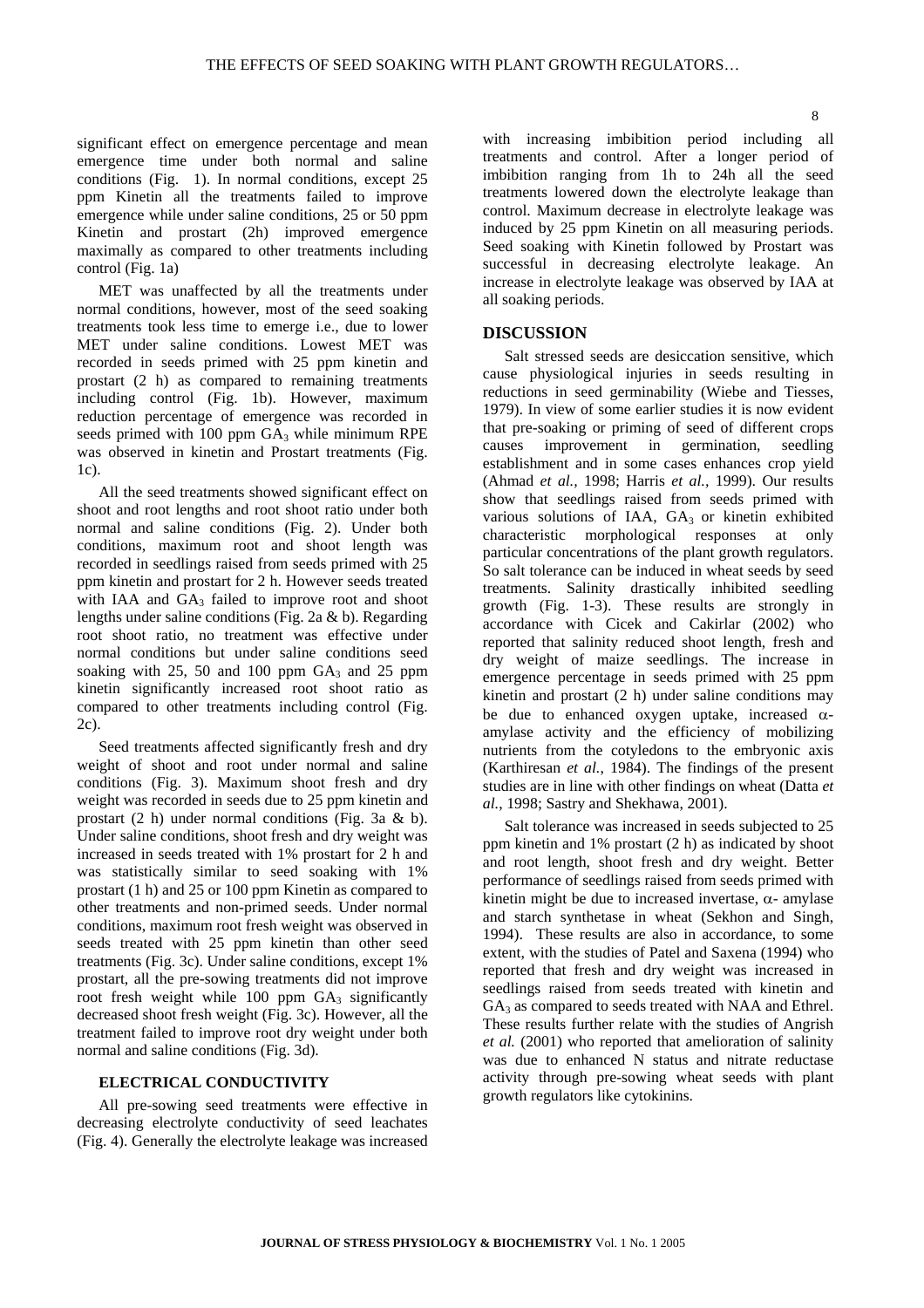

**Fig.1.** Effects of different pre-sowing seed treatments on final emergence (a), mean emergence time (b) and reduction percentage emergence (c) of wheat cv. Auqab-2000 growing under normal and saline conditions during emergence test.

9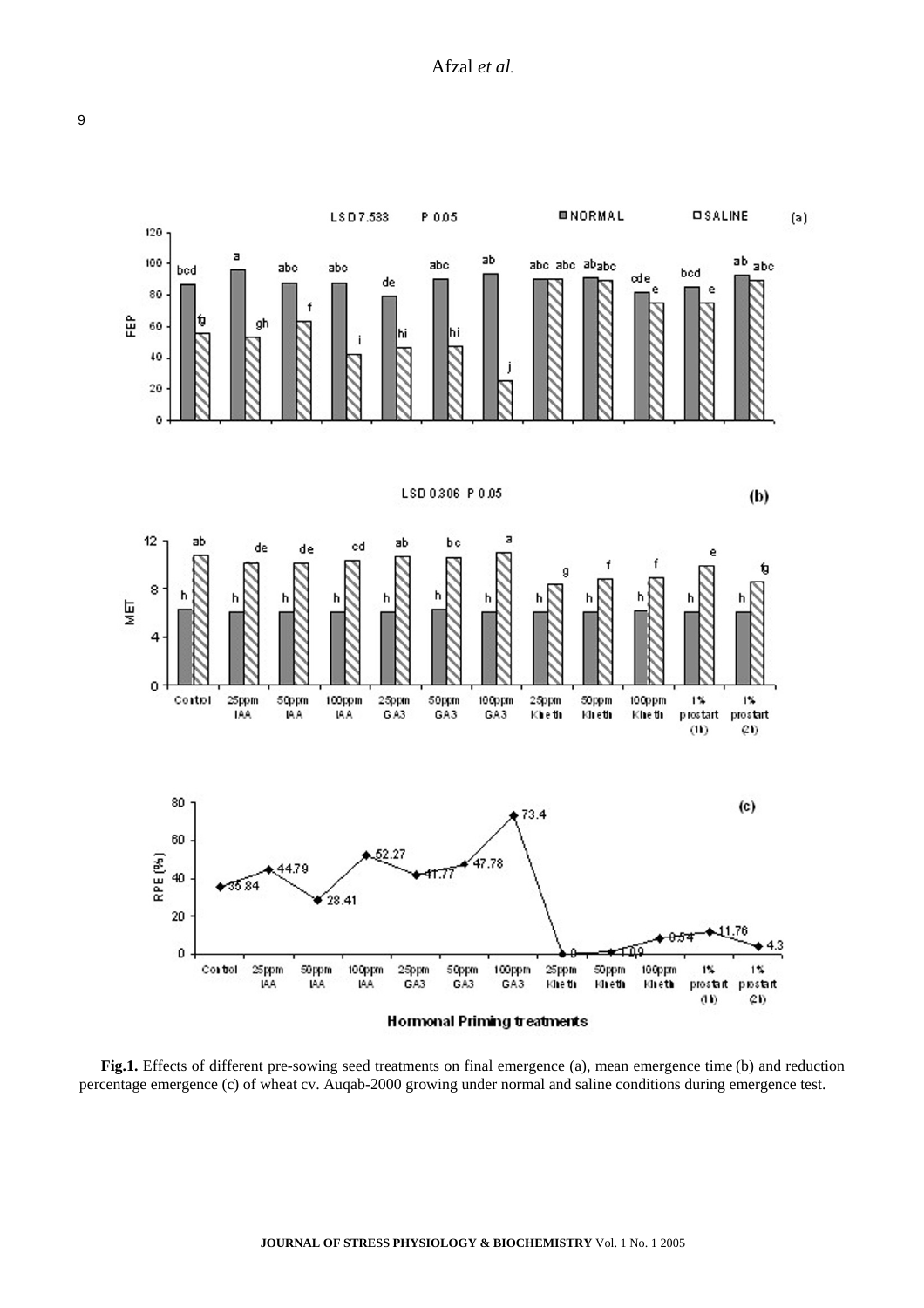

**Fig.2**. Effect of different pre-sowing seed treatments on root length (a), shoot length (b) and root shoot ratio (c) of wheat cv. Auqab-2000 during emergence test.

.

10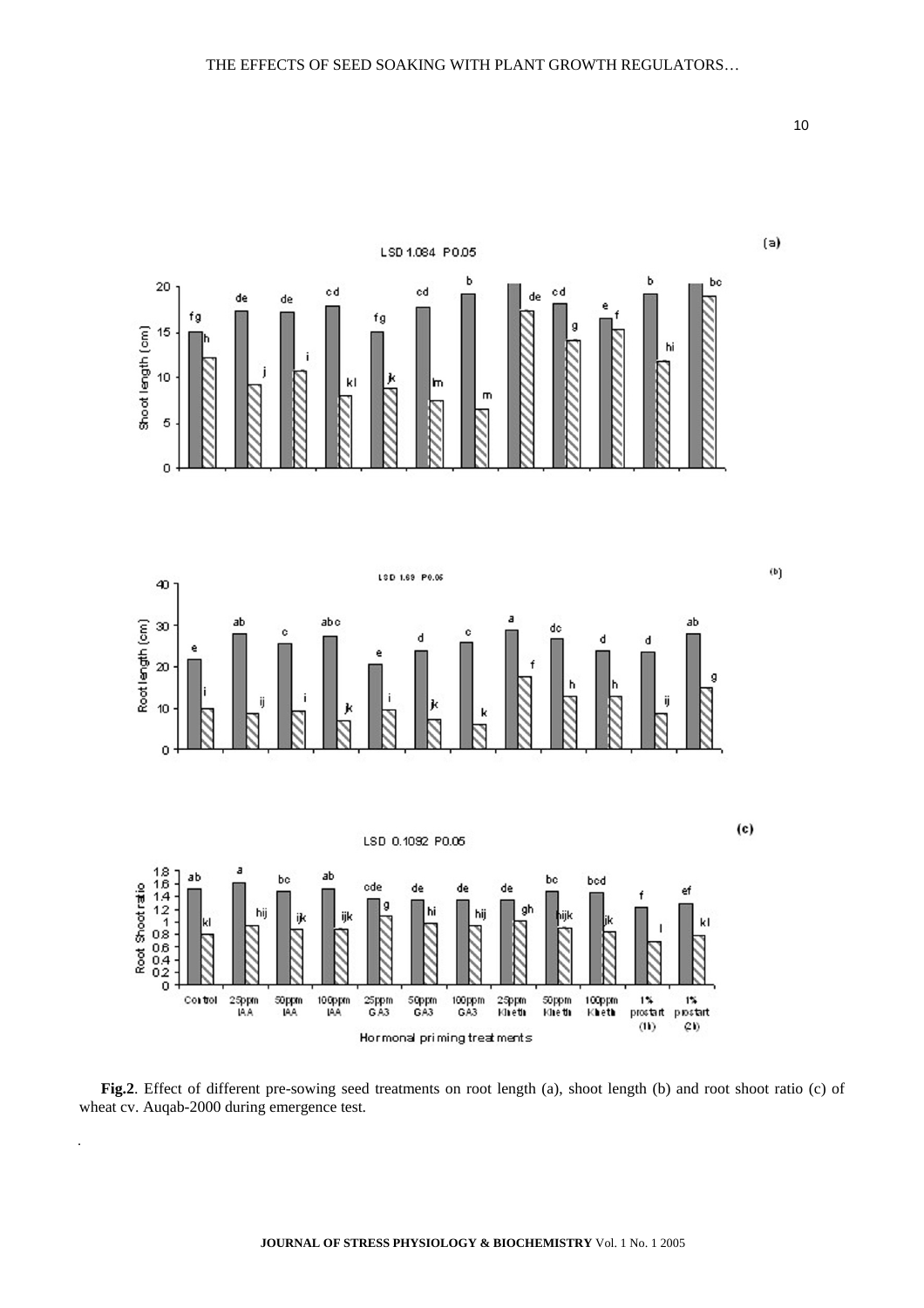

**Fig.3.** Effect of different pre-sowing seed treatments on Shoot fresh weight (a), root fresh weight (b), root dry weight(c) and shoot dry weight (d) of wheat cv. Auqab-2000 growing under normal and saline condition during emergence test..

11

.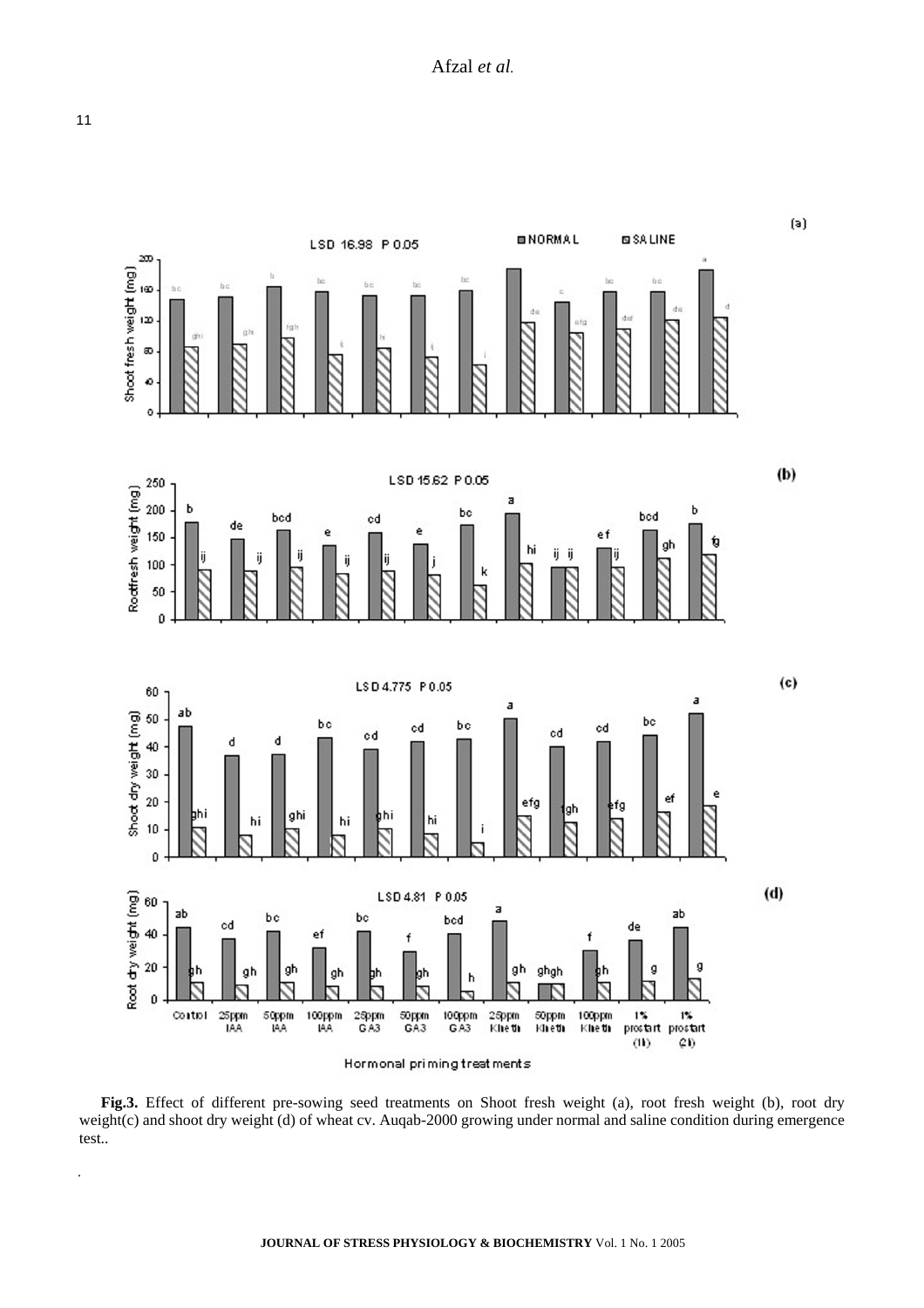

**Fig.4:** Effect of pre-sowing seed treatments on the EC of seed leachates in wheat cv. Auqab-2000

Seed leachate electrical conductivity is considered as an effective indicator of seed germination (Waters and Blanchette, 1983). All seed soaking treatments were effective in decreasing electrolyte conductivity of seed leachates, which shows membrane stability. An increase in electrolyte leakage was observed by 25, 50 or 100 ppm IAA at all soaking periods which was probably due to the loss of ability to reorganize cellular membranes rapidly and completely (McDonald, 1980). Decreased leakage of solute in kinetin and prostart treatments than control may be because of better membrane repair during hydration (Burgass and Powell, 1984; Fu *et al.,* 1988). Greater membrane integrity in primed seeds was reported by Rudrapal and Naukamura (1998) for eggplant and radish and Afzal *et al.* (2002) for hybrid maize.

Finally, it can be concluded that seed treatment with 25 ppm kinetin and 1% prostart for 2 h increase the ability of what to grow successfully under saline conditions. The facts mentioned above make it possible to recommend these seed treatments to those plants grown under conditions of soil salinity. Further research is needed to optimize the effectiveness of seed treatments with different plant growth regulators on number of cultivars of wheat.

### **ACKNOWLEDGEMENTS**

This work was supported by a scholarship awarded to Mr. Irfan Afzal by Higher Education Commission, Ministry of Science and Technology, Government of Pakistan.

# **LITERATURE CITED**

- Afzal, I., Basra, S.M.A., Ahmad, N., Cheema, M.A., Warraich, E.A. and Khaliq, A. (2002) Effect of priming and growth regulator treatment on emergence and seedling growth of hybrid maize (*Zea mays*). *Int. J. Agric. Biol*., **4**: 303-306.
- Ahmad, S., Anwar, M., and Ullah, H. (1998) Wheat seed pre-soaking for improved germination. *J. Agron. Crop Sci.*, **181**: 125-127.
- Angrish, R., Kumar, B. and Datta, K.S. (2001) Effect of gibberellic acid and kinetin on nitrogen content and nitrate reductase activity in wheat under saline conditions. *Indian J. Plant Physiol.*, **6**: 172-177.
- Ashraf, M.and Rauf, H. (2001) Inducing salt tolerance in maize (*Zea mays* L.) thorugh seed priming with chloride salts: Growth and ion transport at early growth stages. *Acta Physiol. Plant*., **23**: 407-417.
- Association of Official Seed Analysis (AOSA). (1990) Rules for testing seeds. *J. Seed Technol.,* **12**: 1-112.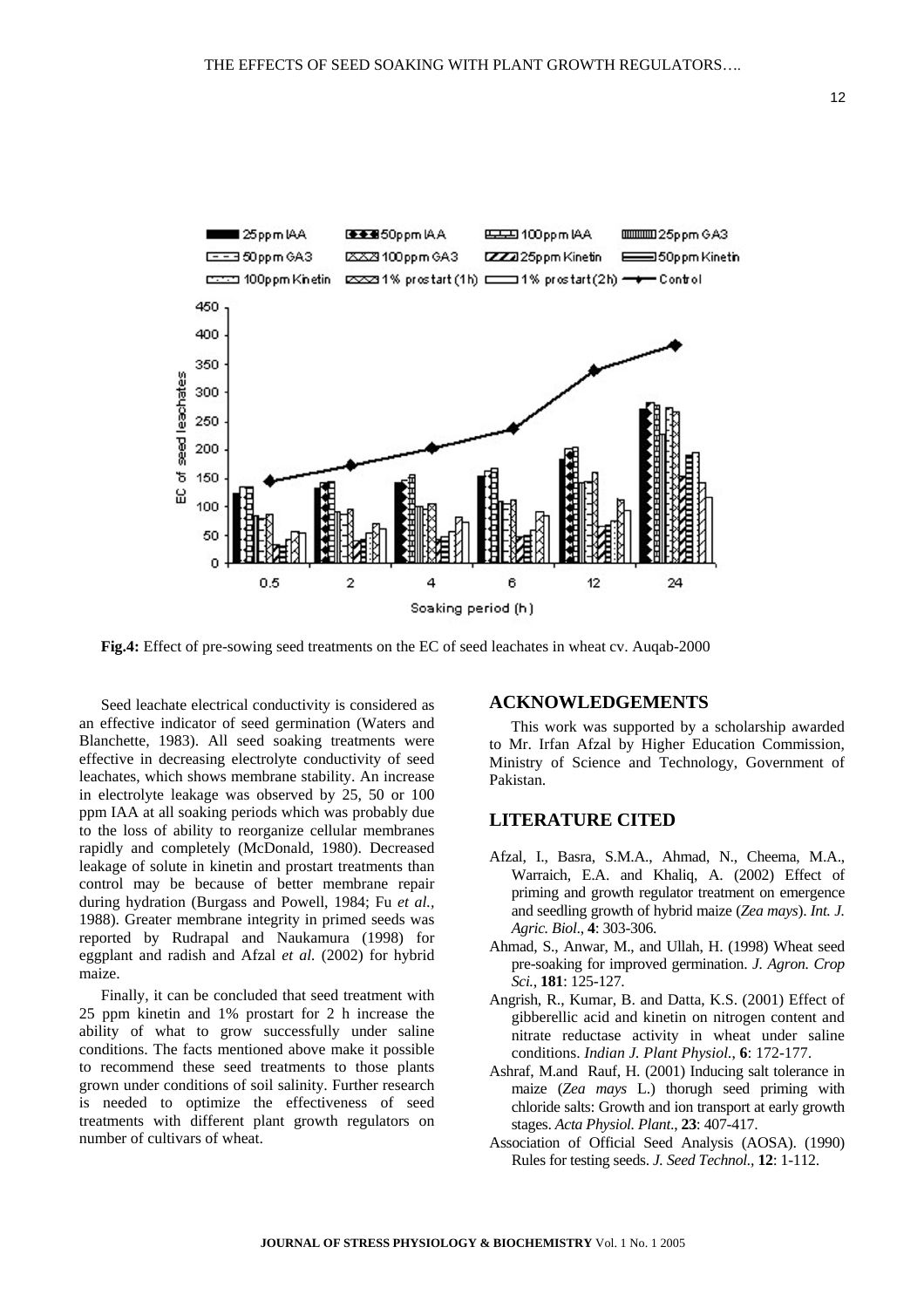- Basra, S.M.A., Afzal, I., Rashid, R.A. and Hameed, A. (2005) Inducing salt tolerance in wheat by seed vigor enhancement techniques. *Int. J. Biot. Biol.* (In Press)
- Basra, S.M.A., Zia, M. N., Mahmood, T., Afzal, I. and Khaliq, A. (2002) Comparison of different invigoration techniques in wheat (*Triticum aestvum* L.). *Pak. J. Arid. Agric.*, **5**: 325-329.
- Bradford, K.J. (1986) Manipulation of seed water relations via osmotic priming to improve germination under stress conditions. *Hort. Sci.,* **21**: 1105-1112
- Burgass, R.W. and Powell, A.A. (1984) Evidence for repair processes in the invigoration of seeds by hydration. *Ann. Bot.*, **53**: 753-757.
- Carter, L.M. and Chesson, J.H. (1996) Two USDA researchers develop a moisture seeking attachment for crop seeders that is designed to help growers plant seed in soil sufficiently moist for germination. *Seed World.*, **134** (March): 14-15.
- Cicek, N. and Cakirlar, H. (2002) The effect of salinity on some physiological parameters in two maize cultivars. 2002. *Bulg. J. Plant Physiol.*, **28**: 66-74.
- Covell, S., Ellis, R.H., Roberts and Summerfield, R.J. (1986) The influence of temperature on seed germination rate in grain legumes: I. A comparison of chick pea, lentil, soybean and cow pea at constant temperatures. *J. Expt. Bot.*, **37**: 705-715.
- Darra, B.L., Seth, S.P., Singh, H. and Mendiratta, R.S. (1973) Effect of hormone-directed presoaking on emergence and growth of osmotically stressed wheat (*Triticum aestivum* L.). *Agron. J.*, **65**: 292-295.
- Datta, K.S., Varma, S.K., Angrish, R. Kumar, B. and Kumari, P. (1998) Alleviation of salt stress by plant growth regulators in *Triticum aestivum* L. *Biol. Plant*., **40**: 269-275.
- Debez, A., Chaibi, W. and Bouzid, S. (2001) Effect du NaCl et de regulatoeurs de croissance sur la germination d' *Atriplex halimus* L. *Cahiers Agricultures.,* **10**: 135-138.
- Ellis, R.A. and Roberts, E.H. (1981) The quantification of ageing and survival in orthodox seeds. *Seed Sci. Technol*., **9**: 373-409.
- Fu, J.R., Lu, X.R., Chen, R.Z., Zhang, B.Z., Ki, Z.S. and Cai, C.Y. (1988) Osmoconditioning of peanut (*Arachis hypogaea* L. ) seeds with PEG to improve vigor and some biochemical activities. *Seed Sci. Technol.,* **16**: 197-212.
- Garg, B.K. and Gupta, I.C. (1997) Plant relations to salinity. In: Saline wastelands environment and plant growth., pp. 79-121. Scientific Publishers, Jodhpur.
- Gregorio, S., Passerini, P. Picciarelli and Ceccarelli, N. (1995) Free and conjugated Indole-3-Acetic Acid in developing seeds of *Sechium edule* Sw. *J. Plant. Physiol.,* **145**:736-740.
- Halmer, P. (2004) Methods to improve seed performance in the field. *In:* Handbook of Seed Physiology; Application to Agriculture. R.L. Benech-Arnold and R.A. Sanchez (eds.). The Haworth Press, New York, pp; 125-165.
- Harris, D., Joshi, A., Khan, P. A., Gothkar, P. and Sodhi, P.S. (1999) On-farm seed priming in semi-arid

agriculture: development and evaluation in maize, rice and chickpea in India using participatory methods. *Exp. Agric*., **35**:15-29.

- Kabar, K. (1987) Alleviation of salinity stress by plant growth regulators on seed germination. *J. Plant. Physiol.*, **128**:179-183.
- Kathiresan, K., Kalyani, V. and Gnanarethium , J. L. (1984) Effect of seed treatments on field emergence, early growth and some physiological processes of sunflower (*Helianthus annus* L.). *Field Crops Res.*, **9**: 255-259
- Khan G.S. (1998) Soil salinity/sodicity status in Pakistan. Soil Survey of Pakistan, Lahore. p:59
- Khan, A. A. (1992) Preplant physiological seed conditioning. *Hort. Rev*., **14**:131-181.
- Maas, E. V. (1990) Crop salt tolerance. In:K.K. tanji (Ed.). Agricultural Assessment and Management. Pp. 262- 304. American Society for Civil Engineers, New York.
- Madidi, S.E., Baroudi, B.E. and Aameur, F.B. (2004) Effects of salinity on germination and early growth of barley (*Hordeum vulgare* L.) Cultivars. *Int. J. Agric. Biol*., **6**: 767-770.
- McDonald, Jr. M.B. (1980) Assessment of seed quality. *Hort. Sci.,* **15**:784-788.
- Naidu, C.V. (2001) Improvement of seed germination in red sanders (*Pterocarpus santalinus Linn.* F) by plant growth regulators. *Indian J. Plant. Physiol.*, **6**:205-207.
- Naqvi, S. S.M.(1999) Plant hormones and stress phenomena. Pp,709-730 in hand book of Plant and Crop Stress (M. Pessarakli, ed.) Marcel Dekker, Inc, New York Basel.
- Patel, I. and Saxena, O.P. (1994) Screening of PGRs for seed treatment in green gram and black gram. *Indian J. Plant Physiol.* **37**: 206-208.
- Rudrapal, D. and Naukamura, S. (1998) The effect of hydration delydration pre-treatment on egg plant and radish seed viability and vigour. *Seed Sci. Technol*., **16**: 123-130.
- Sastry, E. V. D. and Shekhawa, K. S. (2001) Alleviatroy effect of  $GA_3$  on the effect of salt at seedling stage in wheat (*Triticum aestivum*). *Indian J. Agric. Res*., **35**: 226-231.
- Sekhon, N.K. and Singh, G. (1994) Effect of growth regulators and date of sowing on grain development in wheat. *Indian J. Plant Physiol.*, **37**: 1-4.
- Singh, H. and Dara, B.L. (1971) Influence of presoaking of seeds with gibberellin and auxins on growth and yield attributes of wheat (*Triticum aestivum* L.) under high salinity, sodium adsorption ratio and boron levels. *Indian J. Agr. Sci.,* **41**: 998-1003.
- Steel, R.G.D., Torrie J.H. (1984) Principles and Procedures of Statistics. A Bionetrical Approach. 2<sup>nd</sup> Ed. McGraw Hill Book Co. Inc., Singapore. pp. 172- 177.
- Sundstrom, F.J., Reader, R.B. and Edwards, R.L. (1987) Effect of seed treatment and planting method on Tabasco pepper. *J. Amer. Soc. Hort. Sci.,* **112**: 641- 644.
- USDA Salinity Lab. Staff. (1954) Diagnosis and improvement of Saline and alkaline soils. USDA-60,